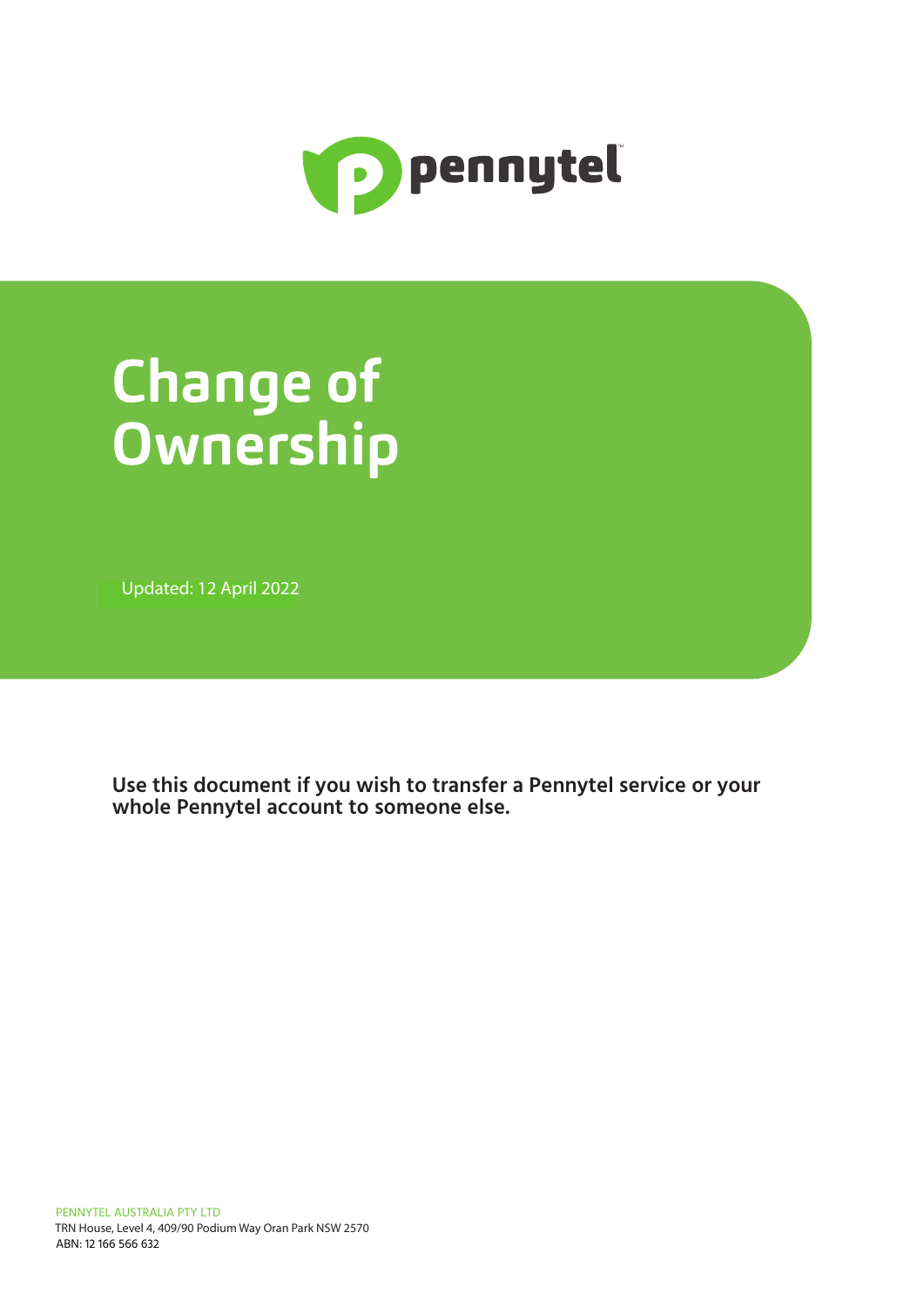

## Change of Ownership Request

Both parties should fill out this form and read all the terms and conditions before signing. Please ensure that all information you supply is correct. Incorrect information may delay the processing of your request. Processing times will vary according to the complexity of the services and your request.

Pennytel collects personal information from both parties in relation to this request. Please refer to our privacy policy at **pennytel.com.au/legal**.

Complete the form below and e-mail the completed form to **accounts@pennytel.com.au**.

### Part A - Account or Services to be transferred

#### **To be completed by the Outgoing Customer who currently owns the services.**

**Option 1:** If you wish to transfer all services on your account, please tell us your account number:

Pennytel Account Number:

**Option 2:** If you wish to transfer only some of the services on your account, please tell us the service numbers you wish to transfer:

Services to be moved:

**Transfer date:**

What date should the Transfer of Service/s take effect? Service transfers are only processed on business days.

The transfer date cannot be earlier than seven working days from the date that this form is submitted to Pennytel. Pennytel will attempt to transfer the service/s within the account on the date you have requested, however some requests may take longer to complete and we cannot guarantee services will move on this date.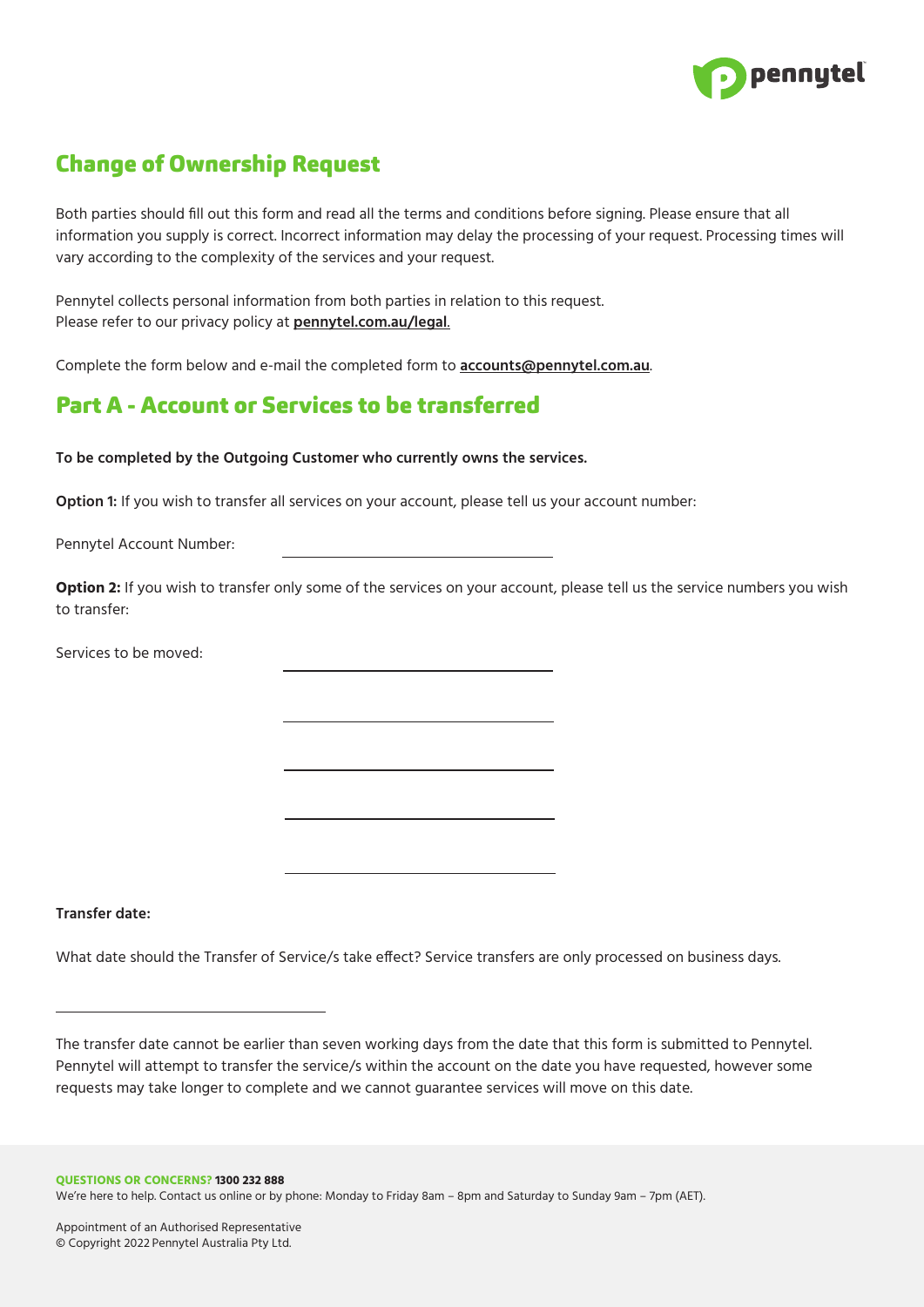

## Part B - Outgoing Customer Information

**To be completed by the Outgoing Customer who currently owns the services.**

| Full Name:     | <b>Contact Number:</b> |
|----------------|------------------------|
| Email Address: |                        |

## **Agreement - Outgoing Customer to Sign**

#### **Important Information:**

- The Outgoing Customer will be liable for all amounts incurred on the services before the date of transfer.
- If all services are transferred to the Incoming Customer, the Outgoing Customer will no longer be able to log in to their account. Billing, Payment, Usage and communication history before the date of transfer will not be visible to the Incoming Customer.

On behalf of the Outgoing Customer, I request Pennytel to transfer the legal responsibility of the service/s listed above to the Incoming Customer whose details are included in Part C of this form.

#### **I acknowledge that:**

- I will remain liable for all debts incurred on the services listed above up to the date of transfer;
- I will not receive any credits for any prepaid amounts and no pro rata credit will apply to plan fees that are billed in advance;
- Acceptance of this request by Pennytel is subject to Pennytel's ordinary credit approval process;
- I have read and understand all statements made in this application form.

I agree that I will not seek to recover any loss I have suffered or may suffer (either directly or indirectly) as a result of this transfer.

I have provided details relating to the services requested to be transferred to the Incoming Customer, including pricing and plan information.

#### **I warrant that I am the Legal Lessee or am authorised to make this request on behalf of the Outgoing Customer.**

| Full Name: | Signature: |
|------------|------------|
| Date:      |            |

**QUESTIONS OR CONCERNS? 1300 232 888** We're here to help. Contact us online or by phone: Monday to Friday 8am – 8pm and Saturday to Sunday 9am – 7pm (AET).

Appointment of an Authorised Representative © Copyright 2022 Pennytel Australia Pty Ltd.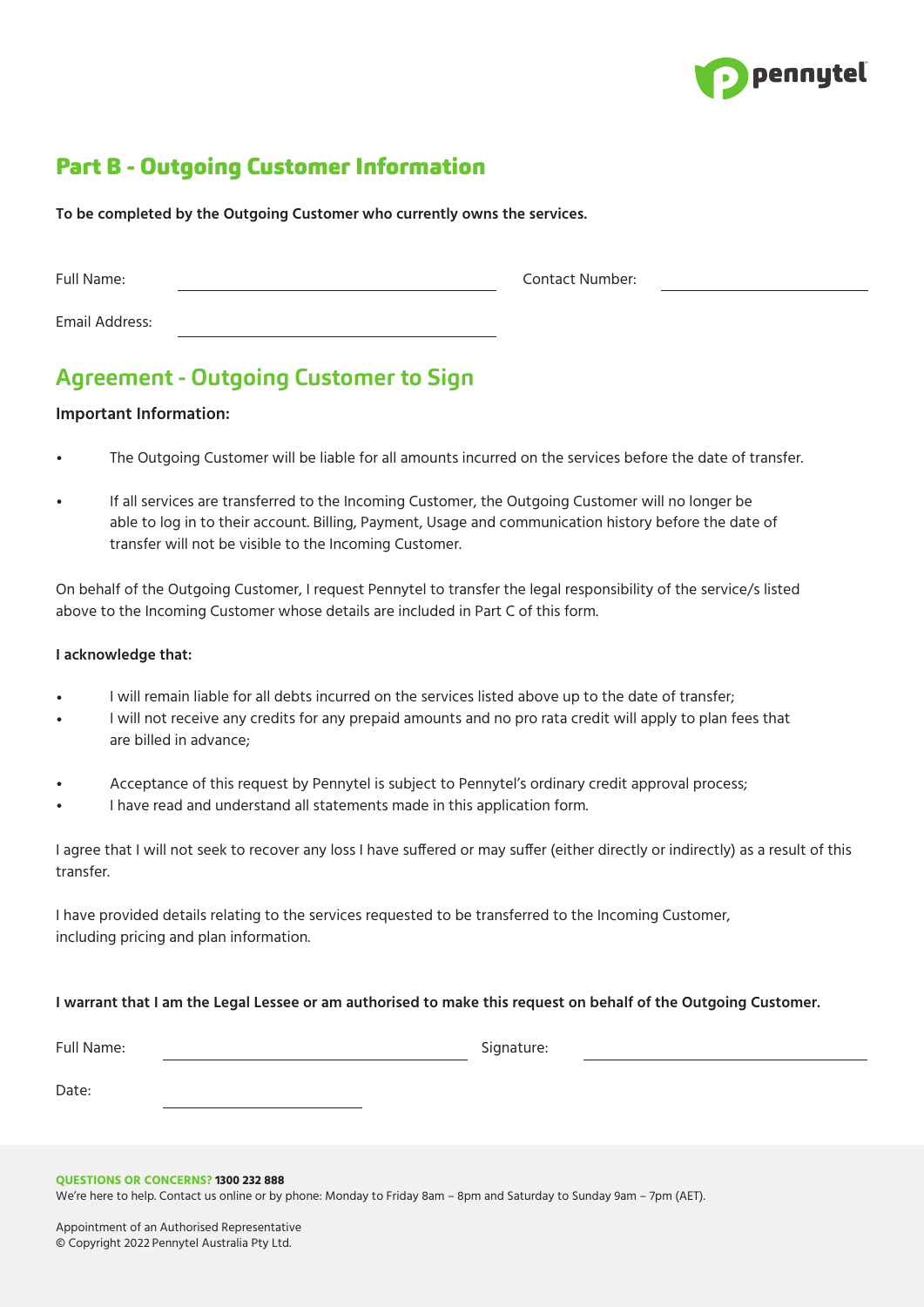

## Part C - Incoming Customer Information

**To be completed by the Incoming Customer who will receive the services.**

| Full Name:              |                | Date of birth: |  |
|-------------------------|----------------|----------------|--|
| <b>Contact Number:</b>  | Email Address: |                |  |
| <b>Current Address:</b> |                |                |  |
|                         |                |                |  |
|                         |                |                |  |

#### **Existing account or new account**

If the Incoming Customer has an existing account with Pennytel you can ask us to add the service/s to your account. Tell us the account number and we will arrange for this to happen.

I need a new account

I am the legal lessee of an existing account and my account number is:

If you add the services to your existing account, your existing billing and payment preferences will apply to the transferred services. If you need a new account, please tell us your preferences for the following:

How would you like to receive your bill?

By email + post (we will email and post your bill to you, a \$2.50 charge applies per bill posted to you)

By email (this option is free)

#### **How would you like to pay your bill?**

If you select Credit Card or Direct Debit, we will call you to find out your payment details, if you select other, you are responsible for ensuring payment reaches us on time, refer to your bill for more information on how you can pay:

Credit Card | | Direct Debit | | Other

**QUESTIONS OR CONCERNS? 1300 232 888** We're here to help. Contact us online or by phone: Monday to Friday 8am – 8pm and Saturday to Sunday 9am – 7pm (AET).

Appointment of an Authorised Representative © Copyright 2022 Pennytel Australia Pty Ltd.